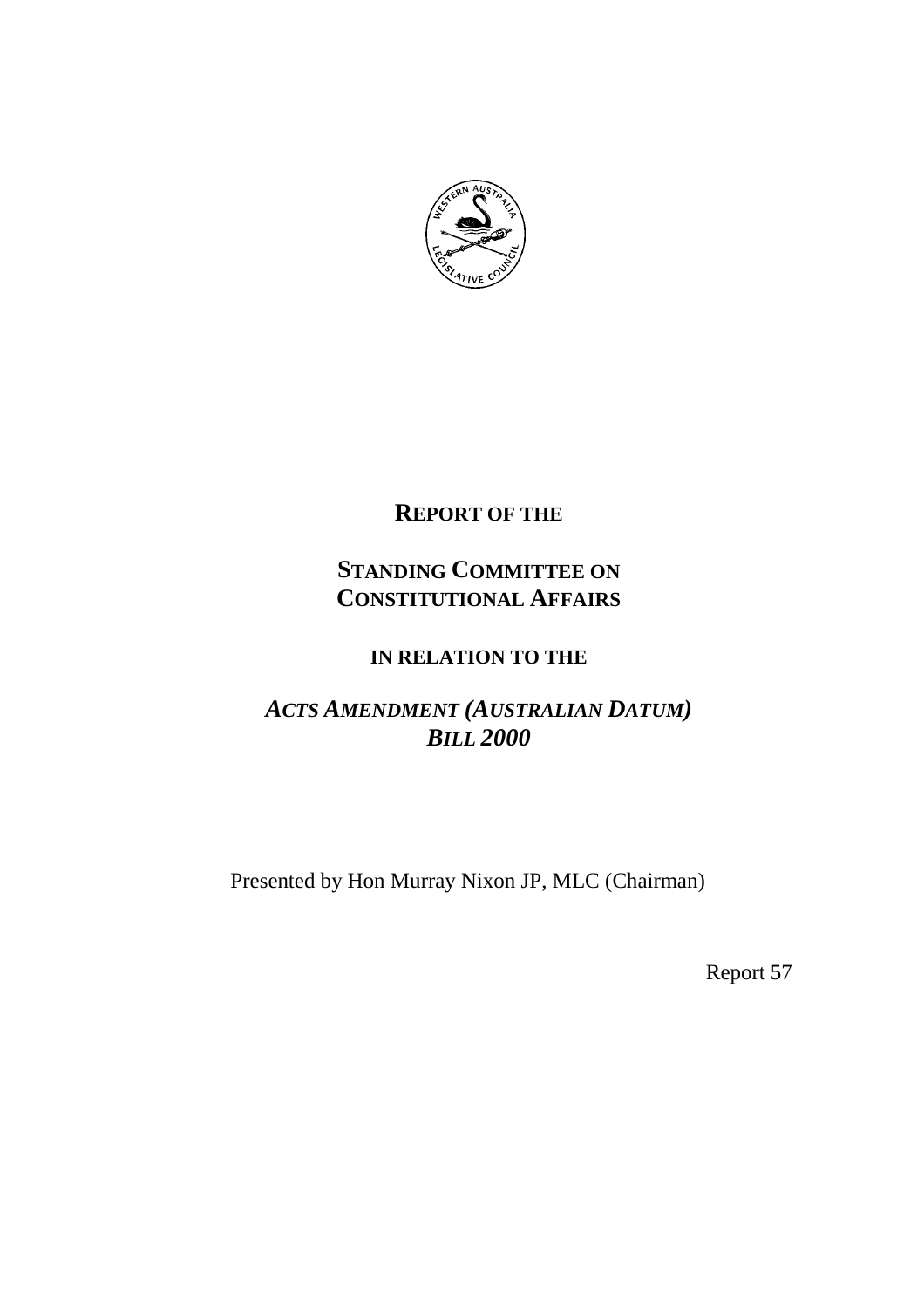### **STANDING COMMITTEE ON CONSTITUTIONAL AFFAIRS**

#### **Date first appointed:**

December 21 1989

#### **Terms of Reference:**

- 1 The functions of the committee are to inquire into and report on:
	- a) the constitutional law, customs and usages of Western Australia;
	- b) the constitutional or legal relationships between Western Australia and the Commonwealth, the States and Territories,

and any related matter or issue;

- c) a bill to which SO 230 (c) applies but subject to SO 230 (d);
- d) any petition.
- 2 A petition stands referred after presentation. The committee may refer a petition to another standing committee where the subject matter of the petition is within the terms of reference of that standing committee. A standing committee to which a petition is referred shall report to the House as it thinks fit.

#### **Members as at the time of this inquiry:**

Hon Murray Nixon JP, MLC (Chairman) Hon Ray Halligan MLC Hon Ken Travers MLC

#### **Staff as at the time of this inquiry:**

Felicity Beattie, Advisory Officer Mr David Driscoll, Committee Clerk

#### **Address:**

Parliament House, Perth WA 6000, Telephone (08) 9222 7222 Website: http://www.parliament.wa.gov.au

#### **ISBN 0 7307 6422 2**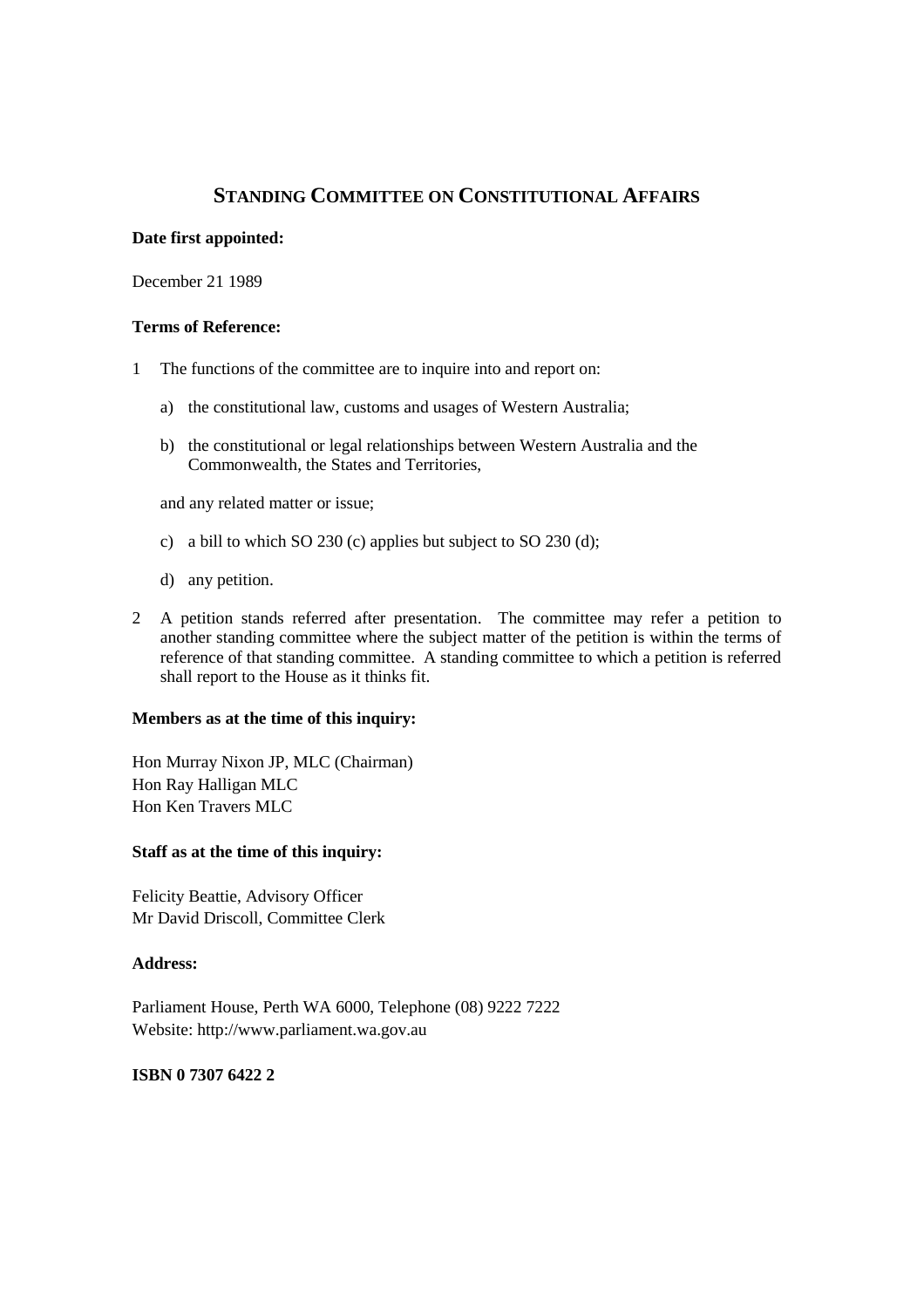## **CONTENTS**

| 2 CONTENTS AND PURPOSE OF THE ACTS AMENDMENT (AUSTRALIAN DATUM) BILL 2000  1 |  |
|------------------------------------------------------------------------------|--|
|                                                                              |  |
| 4 SELECTED CLAUSES OF THE ACTS AMENDMENT (AUSTRALIAN DATUM) BILL 2000 4      |  |
|                                                                              |  |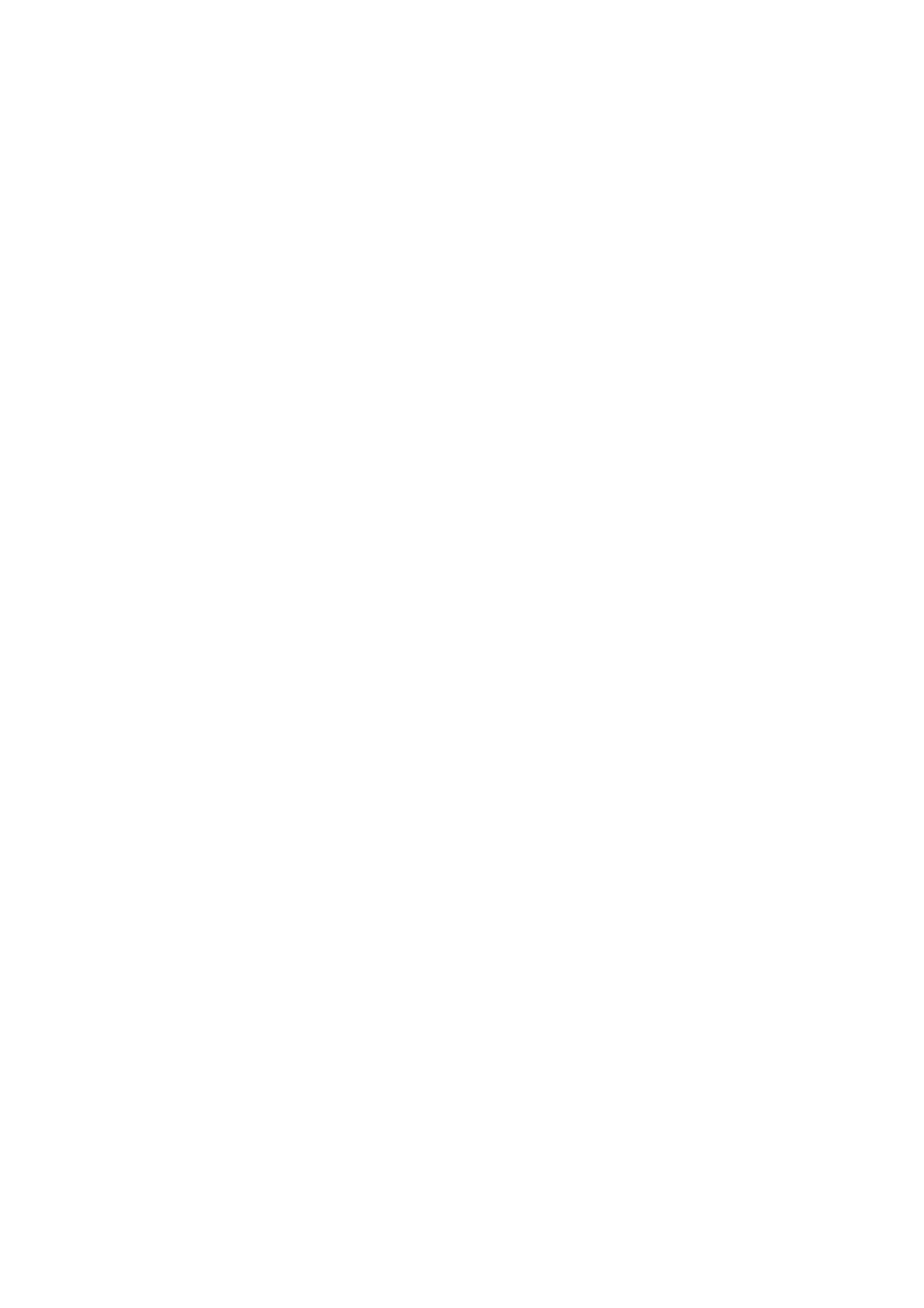#### **REPORT OF THE STANDING COMMITTEE ON CONSTITUTIONAL AFFAIRS**

#### **IN RELATION TO THE**

#### *ACTS AMENDMENT (AUSTRALIAN DATUM) BILL 2000*

#### **1 REFERENCE AND PROCEDURE**

1.1 The *Acts Amendment (Australian Datum) Bill 2000* (the Bill) was referred to the Committee by the Legislative Council under Standing Order 230 (d) on September 6 2000.

#### **2 CONTENTS AND PURPOSE OF THE** *ACTS AMENDMENT (AUSTRALIAN DATUM) BILL 2000*

- 2.1 The Bill is intended to facilitate Western Australia's part of an Australia-wide change in the geographical datum used in this country.
- 2.2 A datum is a reference system that defines the location of features commonly shown on maps. There is more than one system in existence and each system is based on a particular model of the Earth.
- 2.3 Since 1966, Australia has used the Australian Geodetic Datum (AGD). The AGD was established before satellite techniques were available and was based on a model of the Earth which best suited the Australian region at the time. The AGD is based on a model of the Earth which best approximates its surface in the Australian region. However, it is a poor approximation of other parts of the Earth's surface.
- 2.4 The Geocentric Datum of Australia (GDA) is a new coordinate system for Australia which is compatible with modern positioning techniques such as the Global Positioning System (GPS). The GDA will supersede the existing AGD.
- 2.5 The GDA is based on an international mathematical model which best fits the shape of the whole earth. Its centre coincides with the Earth's centre of mass. By contrast, the centre of the datum to be replaced, the AGD, is offset from the Earth's centre of mass by about 200 metres.
- 2.6 Coordinates of the Earth's surface will change approximately 200 metres in a northeasterly direction with the new GDA. The detail on maps will appear to shift, relative to the map grid. The magnitude of this shift depends on the map scale (divide 200

G:\DATA\CA\CARP\Ca057rp.doc 1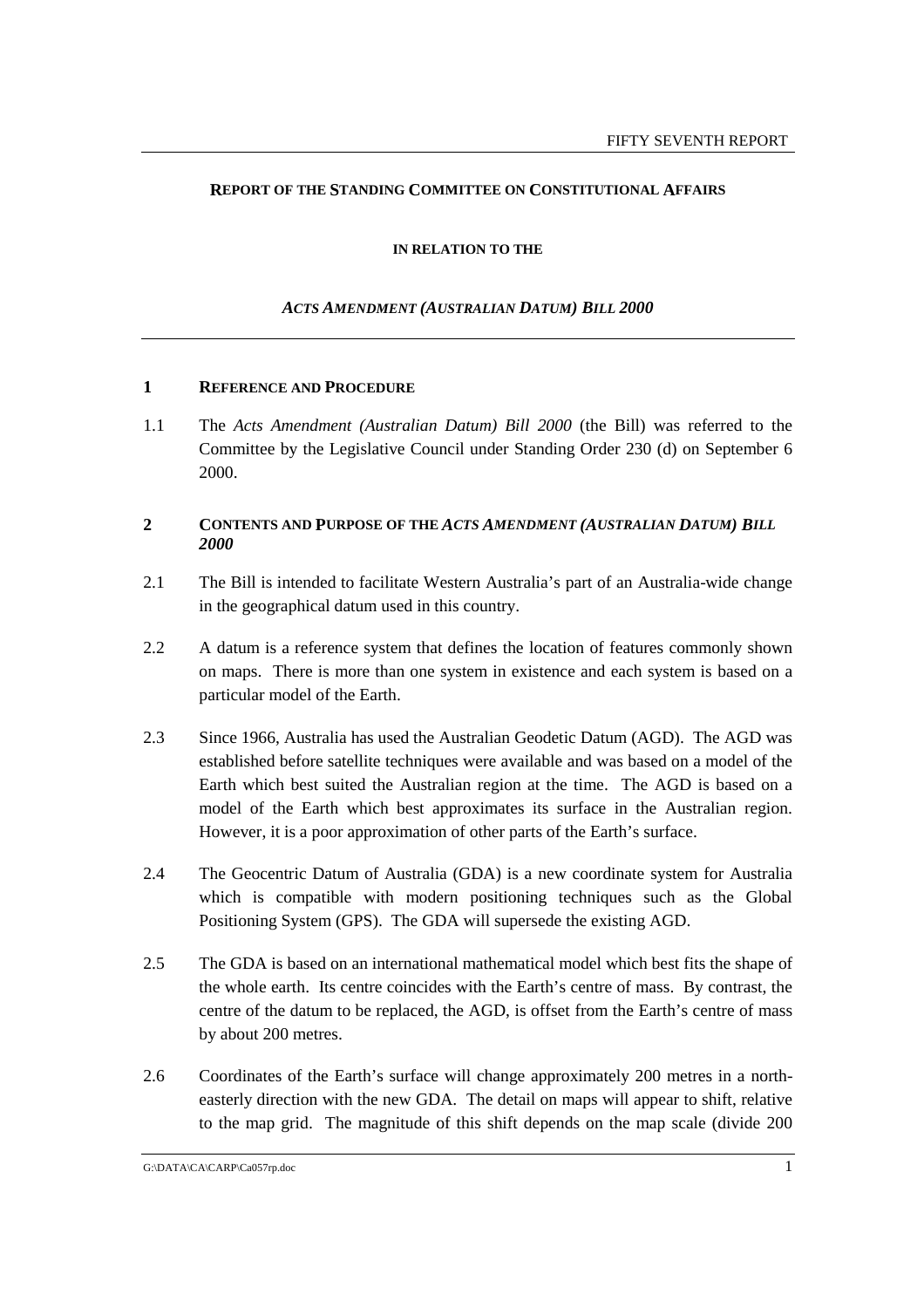metres by the map scale to assess the effect). At 1:1 000 000 the shift is barely significant at 0.2 millimetres. It is 0.8 millimetres on a 1:250 000 scale map and 2 millimetres at 1:100 000 scale.

- 2.7 The Committee notes that some maps and charts may have to be re-drawn. Small scale maps will not change and will stay in production. Larger scale maps where the 200 metre shift has a greater effect will be updated during the normal revision process.
- 2.8 Legal boundaries will not change with the adoption of the GDA as they are generally defined by physical features or marks on the ground. Although these boundaries will not change, the coordinates of them may.
- 2.9 All jurisdictions within Australia have committed to progressively adopt and implement the GDA during the year 2000.
- 2.10 The main advantage of the GDA is that GDA coordinates are directly compatible with global coordinates obtained from the GPS and other coordinate systems adopted in many parts of the world. The GDA will overcome the artificial barriers placed by regional coordinate systems and provide improved opportunities to operate in an international community. It will therefore enable closer integration with international coordinate frameworks and navigation systems.
- 2.11 An additional benefit of the GDA is that it will provide a single uniform coordinate system within Australia, allowing the efficient exchange of data and linking of products from information systems.
- 2.12 Although Australia could continue to use the AGD, technology such as the GPS is now in common use. This technology is still useable with the AGD but needs additional processing to be compatible. This is not understood by the wider community and it is therefore becoming increasingly inefficient to work with the AGD coordinates in an international environment where positioning, navigational and information systems relate to a global Earth model. The adoption and implementation of the GDA will be an improvement for those people whose actions rely upon the datums by reference to which Australia's position on the Earth's surface may be determined.
- 2.13 The longer it is left, the more expensive it will be to convert.
- 2.14 Several pieces of Western Australian legislation such as the *Fish Resources Management Act 1994*, the *Mining Act 1978* and the *Petroleum Act 1967* specifically mention or define AGD, the datum to be replaced. The datum is used to specify the limits of permits, licenses, leases and mining tenements granted under those Acts.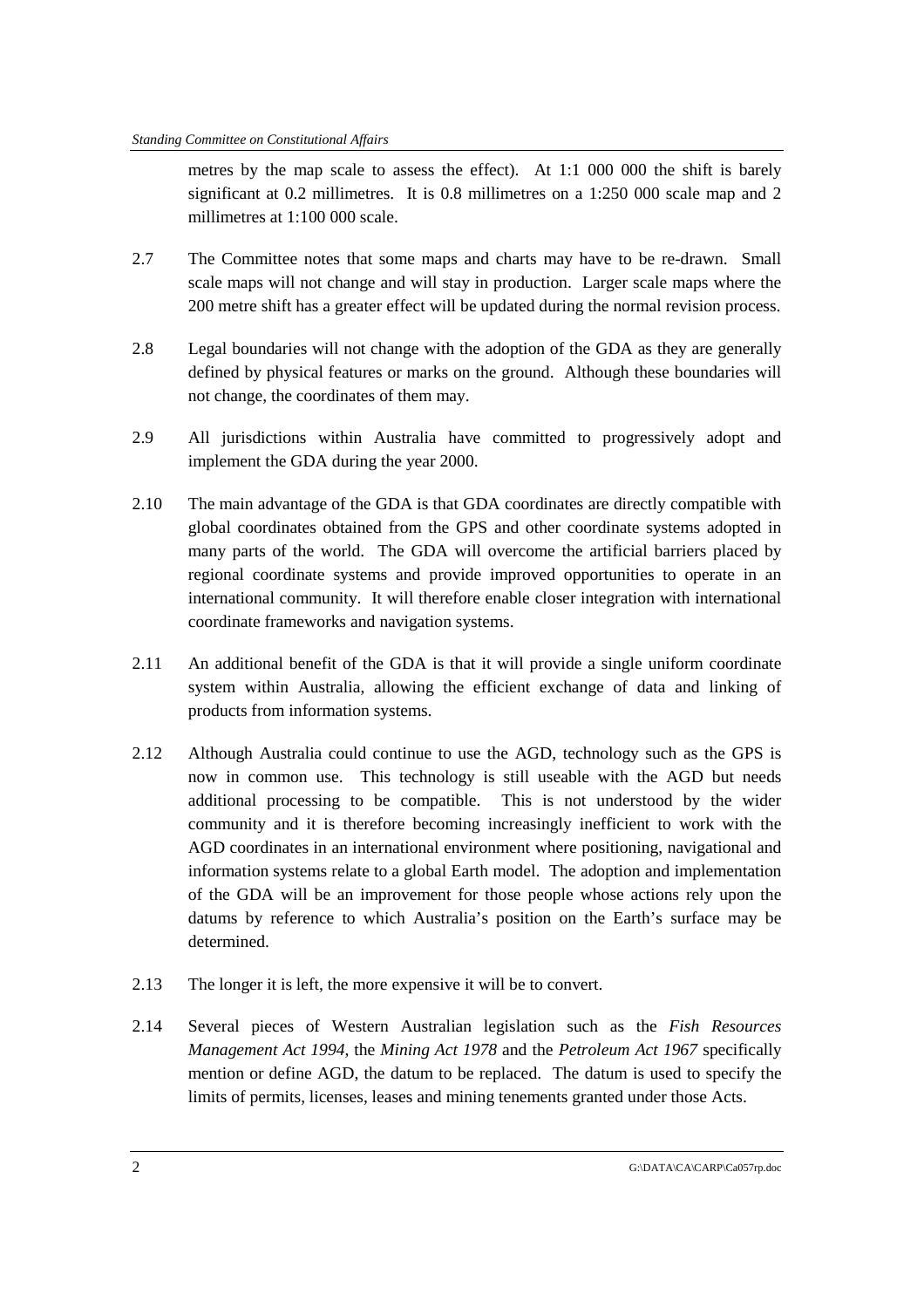- 2.15 With continuing advances in satellite positioning technology and related areas, future refinements to the datum could be adopted every ten years. If such frequent changes to the datum are likely, it would be preferable that datums are not specified within individual Acts.
- 2.16 The effect of the Bill is to remove references to a specific datum in Western Australian legislation. When a reference to a datum is required, that datum will be prescribed by Regulations rather than specified within the Act itself. Therefore any new datum can be adopted by Regulations, which will be more efficient in terms of cost and time than regular legislative change.
- 2.17 The Committee notes that adoption of the GDA will not affect heights. The Australian Height Datum is based on mean sea level and will not change. The Committee also notes that the change in datum will not change cadastral boundaries; that is, boundaries relating to ownership of land. The boundaries of suburban backyards will therefore not be affected.
- 2.18 The Bill contains eight clauses. The Committee has provided comment on selected clauses of the Bill in section 4 of this report.

#### **3 INQUIRY PROCEDURE**

- 3.1 As part of its review, the Committee placed an advertisement in *The West Australian* newspaper inviting submissions on the Bill. The Committee received one telephone inquiry as a result of the advertisement. The caller was seeking information about the Bill and did not make a submission.
- 3.2 As a further part of its review, the Committee invited comment from a number of organisations and departments who it considered might wish to make a submission. Those organisations and departments were the:
	- Civil Aviation Safety Authority;
	- Department of Transport;
	- Geography Department, University of Western Australia;
	- Office of the Minister for Lands:
	- Perth Astronomical Observatory; and
	- Western Australian Fisheries Industry Council.
- 3.3 Following extensive inquiry and after considering the various responses from the organisations and departments listed above, the Committee considered that it only required evidence from representatives from the Department of Land Administration.

G:\DATA\CA\CARP\Ca057rp.doc 3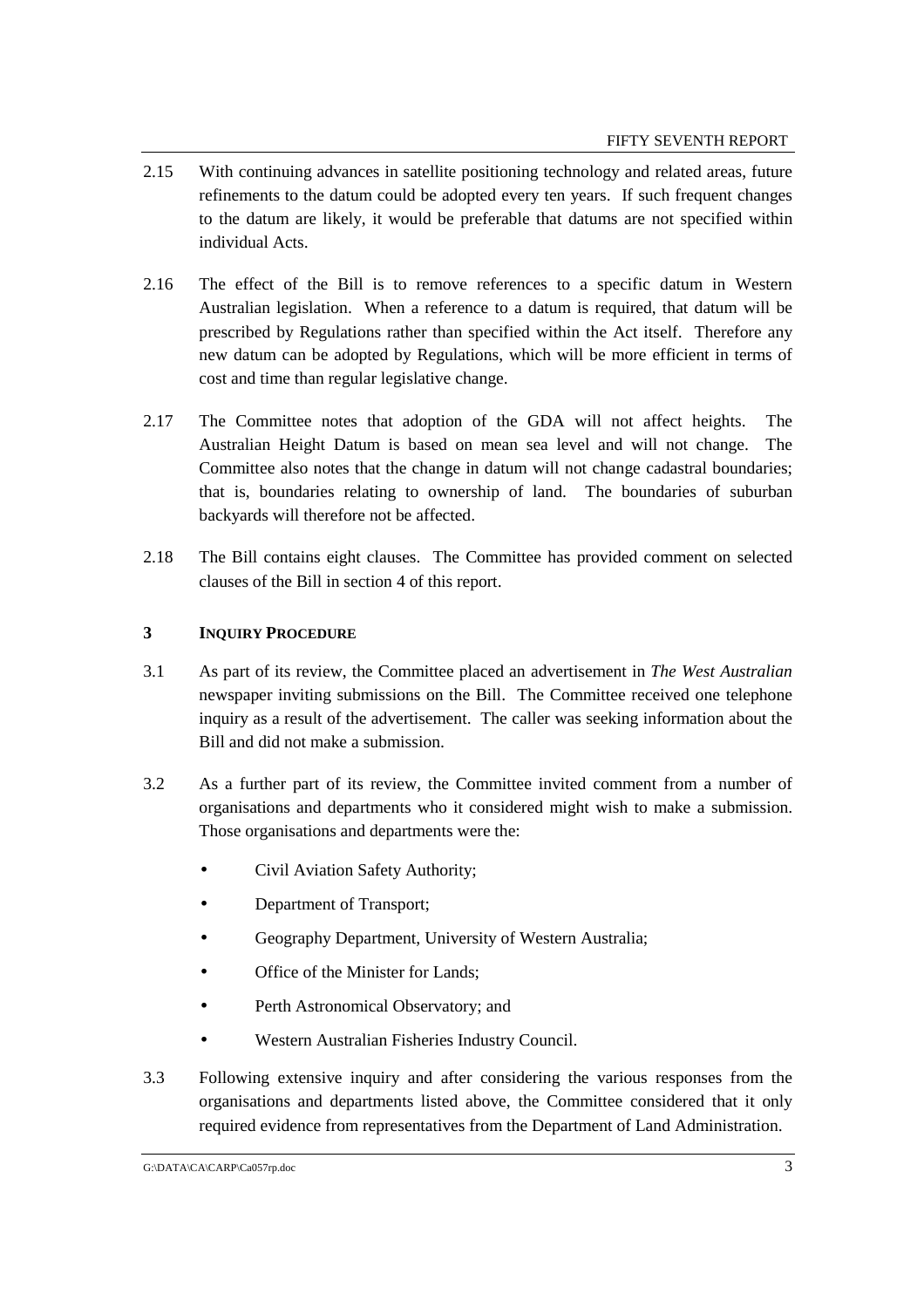- 3.4 The witnesses who appeared before the Committee were:
	- Mr John Christo, Senior Legal Officer, Department of Land Administration; and
	- Mr Robert Holloway, Consultant, Department of Land Administration.

#### **4 SELECTED CLAUSES OF THE** *ACTS AMENDMENT (AUSTRALIAN DATUM) BILL 2000*

#### 4.1 **Clause 3 –** *Fish Resources Management Act 1994* **amended**

- 4.1.1 The use of datum impacts on the fishing industry as it affects the accuracy of charts and maps that are used in determining the granting of leases, licences and other permits. New charts will become available as the leases, licences and other permits based on the GDA are issued.
- 4.1.2 Subclause (2) amends section 216(1) of the *Fish Resources Management Act 1994* by deleting from that section the words "Australian Geodetic Datum" and replacing them with the words "prescribed Australian datum."
- 4.1.3 This removes the specific reference to the AGD in the *Fish Resources Management Act 1994* and replaces it with a datum to be prescribed by regulation.
- 4.1.4 Subclause (3) repeals section 216(2) of the *Fish Resources Management Act 1994* and replaces it with a new section 216(2). New section 216(2) provides that regulations made under the *Fish Resources Management Act 1994* that prescribe, amend or replace a datum may make any transitional or savings provisions that are necessary or convenient to be made:
	- (a) in relation to authorisations, aquaculture leases or exclusive licences granted before the regulations take effect;
	- (b) in relation to applications for authorisations, aquaculture leases or exclusive licences pending when the regulations take effect;
	- (c) in relation to management plans, orders, notices or other instruments made under the *Fish Resources Management Act 1994* and in force when the regulations take effect; or
	- (d) for any other purpose.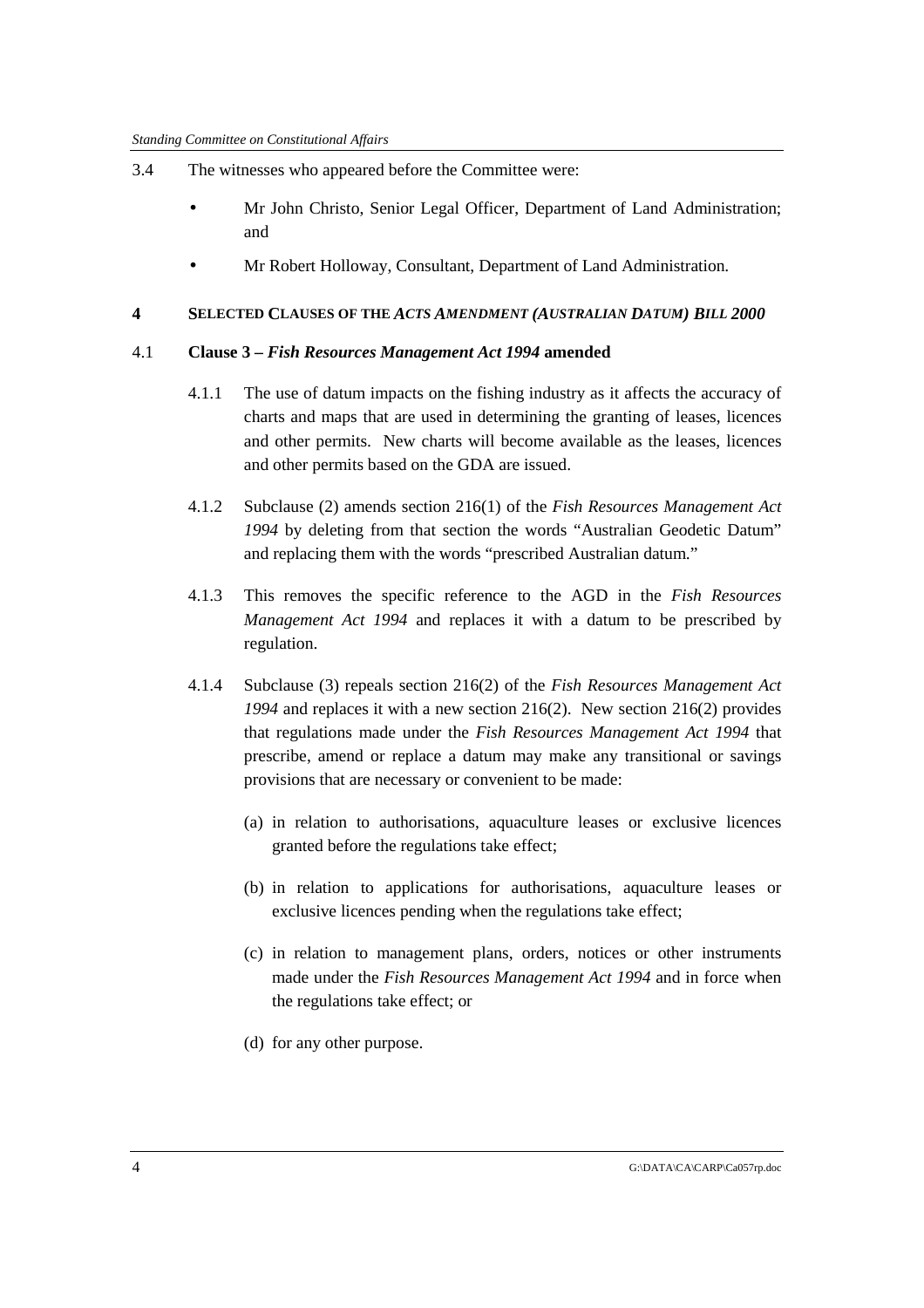#### 4.2 **Clause 4 –** *Land Administration Act 1997* **amended**

- 4.2.1 Clause 4 of the Bill inserts a new section, section 6A, in the *Land Administration Act 1997*. Section 6A(1) provides that if, for the purposes of the *Land Administration Act 1997*, it is necessary to determine the position on the surface of the Earth of a point, line or area, that position is to be determined by reference to the prescribed Australian datum.
	- 4.2.2 This ensures that when a reference to a datum is required, that datum will be one that is prescribed by regulation rather than one that is specified in the *Land Administration Act 1997.*
	- 4.2.3 Section 6A(2) provides that regulations that prescribe, amend or replace a datum may make any transitional or savings provisions that are necessary or convenient to be made.

#### 4.3 **Clause 5 –** *Mining Act 1978* **amended**

- 4.3.1 Clause 5 of the Bill inserts a new section, section 9B, in the *Mining Act 1978*. Section 9B(1) provides that where, for the purposes of the *Mining Act 1978* or its regulations, it is necessary to determine the position on the surface of the Earth of a point, line or area, that position is to be determined by reference to the prescribed Australian datum.
- 4.3.2 This ensures that when a reference to a datum is required, that datum will be one that is prescribed by regulation rather than one that is specified in the *Mining Act 1978.*
- 4.3.3 Section 9B(2) provides that regulations made under the *Mining Act 1978* that prescribe, amend or replace a datum may make any transitional or savings provisions that are necessary or convenient to be made:
	- (a) in relation to mining tenements granted or acquired before the regulations take effect;
	- (b) in relation to applications for mining tenements pending when the regulations take effect; or
	- (c) for any other purpose.
- 4.3.4 Section 9B(3) repeals section 56B of the *Mining Act 1978.* Section 56B provides that points on the surface of the Earth are to be ascertained by reference to the AGD.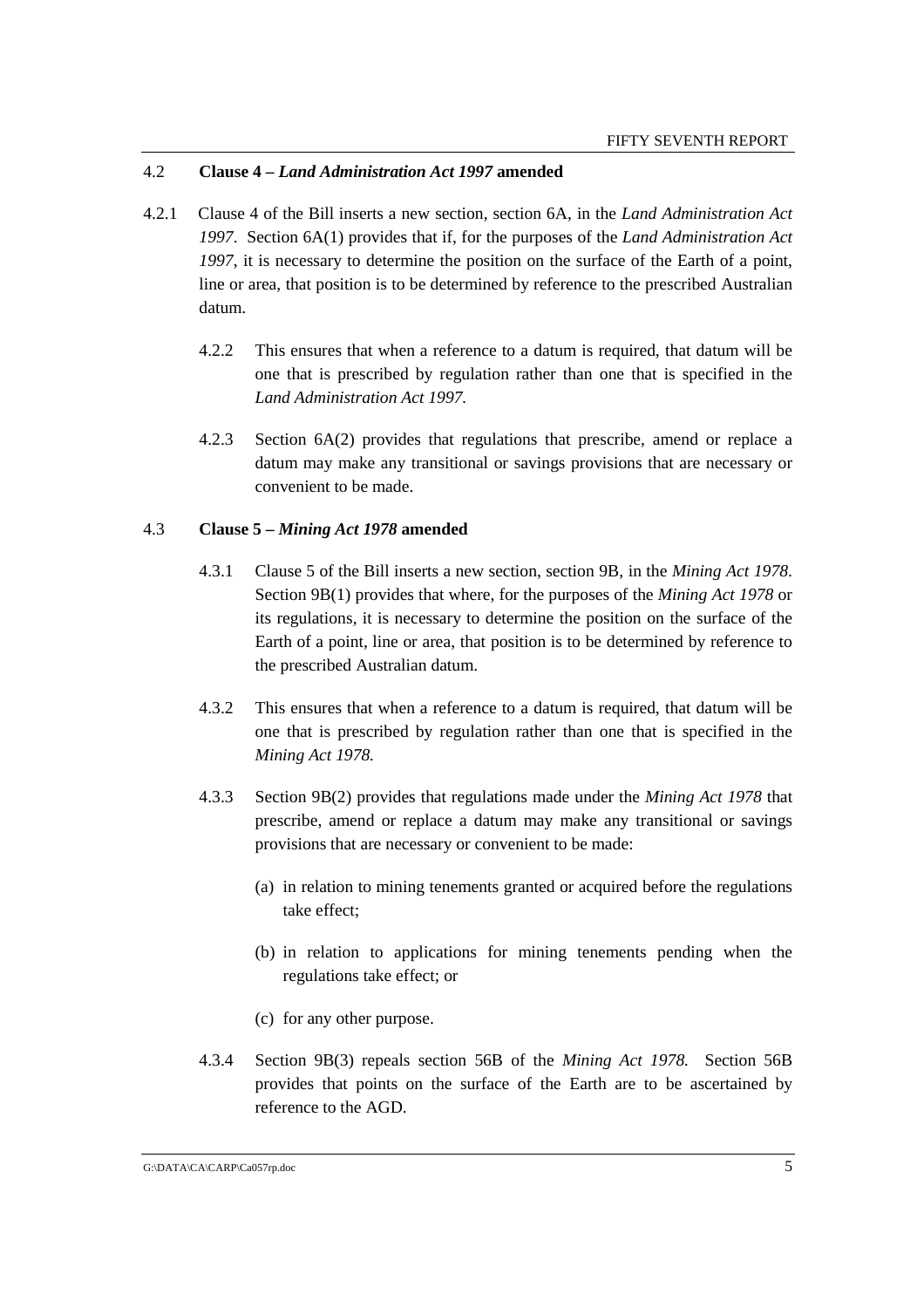#### 4.4 **Clause 6 –** *Pearling Act 1990* **amended**

- 4.4.1 Subclause (2) amends section 4(1) of the *Pearling Act 1990* by deleting from that section the words "Australian Geodetic Datum" and replacing them with the words "prescribed Australian datum."
- 4.4.2 This removes the specific reference to the AGD in the *Pearling Act 1990* and replaces it with a datum to be prescribed by regulation.
- 4.4.3 Subclause (3) repeals section 4(2) of the *Pearling Act 1990* and replaces it with new sections  $4(2)$  and  $(3)$ . New section  $4(2)$  provides that regulations made under the *Pearling Act 1990* that prescribe, amend or replace a datum may make any transitional or savings provisions that are necessary or convenient to be made:
	- (a) in relation to farm leases, licences or permits issued before the regulations take effect;
	- (b) in relation to applications for farm leases, licences or permits pending when the regulations take effect; or
	- (c) for any other purpose.

#### 4.5 **Clause 7 –** *Petroleum Act 1967* **amended**

- 4.5.1 Subclause (2) repeals section 8 of the *Petroleum Act 1967* and replaces it with a new section 8.
- 4.5.2 New section 8(1) provides that where, for the purposes of the *Petroleum Act 1967*, an instrument under the *Petroleum Act 1967* or its regulations, it is necessary to determine the position on the surface of the Earth of a point, line or area, that position is to be determined by reference to the prescribed Australian datum.
- 4.5.3 The new section removes the specific reference to the AGD in the *Petroleum Act 1967* and replaces it with a datum to be prescribed by regulation. This ensures that when a reference to a datum is required, that datum will be one that is prescribed by regulation rather than one that is specified in the *Petroleum Act 1967.*
- 4.5.4 New section 8(3) provides that regulations made under the *Petroleum Act 1967* that prescribe, amend or replace a datum may make any transitional or savings provisions that are necessary or convenient to be made: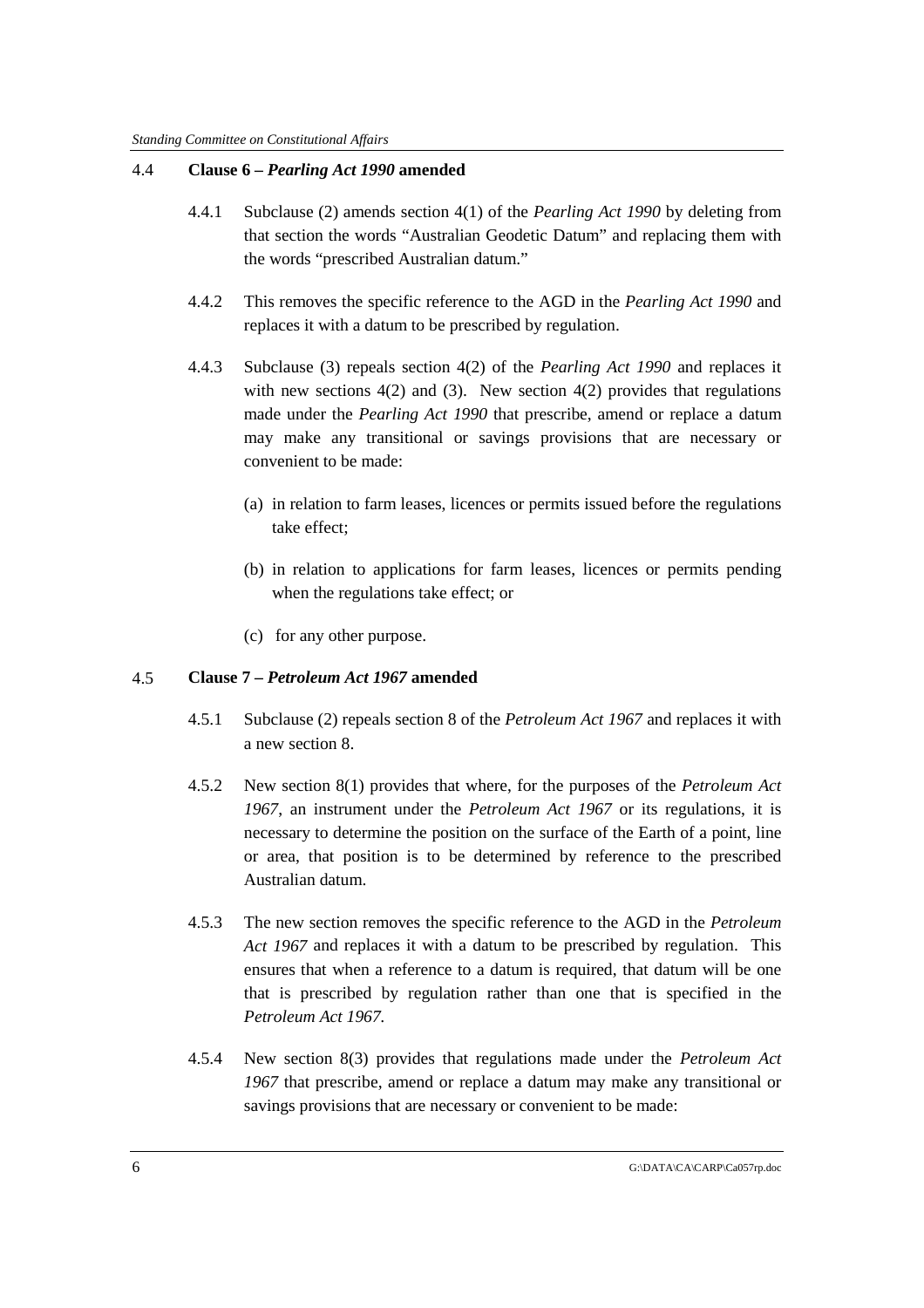- (a) in relation to permits, drilling reservations, leases, licences, special prospecting authorities or access authorities granted before the regulations take effect;
- (b) in relation to applications for permits, drilling reservations, leases, licences, special prosecting authorities or access authorities pending when the regulations take effect; or
- (c) for any other purpose.

#### 4.6 **Clause 8 –** *Petroleum (Submerged Lands) Act 1982* **amended**

- 4.6.1 Subclause (2) repeals section 10 of the *Petroleum (Submerged Lands) Act 1982* and replaces it with a new section 10.
- 4.6.2 New section 10(1) provides that where, for the purposes of the *Petroleum (Submerged Lands) Act 1982*, an instrument under the *Petroleum (Submerged Lands) Act 1982* or its regulations, it is necessary to determine the position on the surface of the Earth of a point, line or area, that position is to be determined by reference to the prescribed Australian datum.
- 4.6.3 The new section removes the specific reference to the AGD in the *Petroleum (Submerged Lands) Act 1982* and replaces it with a datum to be prescribed by regulation.
- 4.6.4 New section 10(3) provides that regulations made under the *Petroleum (Submerged Lands) Act 1982* that prescribe, amend or replace a datum may make any transitional or savings provisions that are necessary or convenient to be made:
	- (a) in relation to permits, leases, licences, pipeline licences, special prospecting authorities or access authorities granted before the regulations take effect;
	- (b) in relation to applications for permits, leases, licences, pipeline licences, special prosecting authorities or access authorities pending when the regulations take effect; or
	- (c) for any other purpose.

#### G:\DATA\CA\CARP\Ca057rp.doc 7